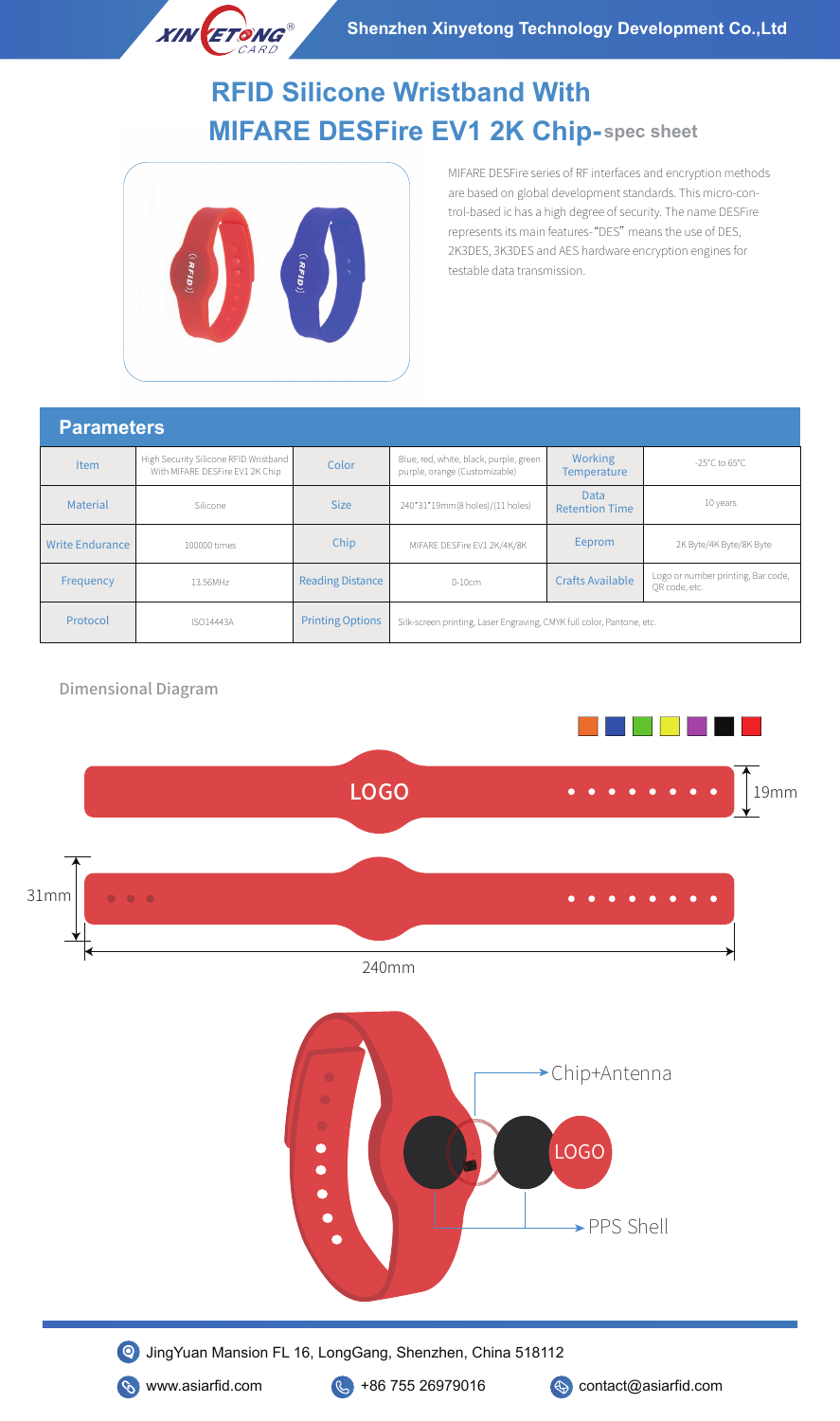

| <b>Available chips</b>   |                 |          |                |                 |  |
|--------------------------|-----------------|----------|----------------|-----------------|--|
| 125KHz Chip              |                 |          |                |                 |  |
| <b>Common Chip Types</b> | Protocol        | Capacity | Anti-collision | <b>Function</b> |  |
| TK4100                   | ISO 11784/11785 | 64 bits  | No             | Read Only       |  |
| EM4200                   | ISO 11784/11785 | 128 bits | No             | Read Only       |  |
| EM4305                   | ISO 11784/11785 | 512 bits | No             | Read/Write      |  |
| T5577                    | ISO 11784/11785 | 330 bits | No.            | Read/Write      |  |

| HF 13.56 MHz Chips    |                  |           |           |  |
|-----------------------|------------------|-----------|-----------|--|
| <b>Chip Name</b>      | Protocol         | Capacity  | Frequency |  |
| Ntag213               | <b>ISO14443A</b> | 180 byte  | 13.56 MHz |  |
| Ntag215               | <b>ISO14443A</b> | 540 byte  | 13.56 MHz |  |
| Ntag216               | <b>ISO14443A</b> | 924 byte  | 13.56 MHz |  |
| MIFARE Classic 1K     | <b>ISO14443A</b> | 1 KB      | 13.56 MHz |  |
| MIFARE Classic 4K     | ISO14443A        | 4 KB      | 13.56 MHz |  |
| MIFARE Ultralight EV1 | <b>ISO14443A</b> | 80 byte   | 13.56 MHz |  |
| MIFARE Ultralight C   | <b>ISO14443A</b> | 192 byte  | 13.56 MHz |  |
| <b>ICODE SLIX</b>     | ISO15693         | 1024 bits | 13.56 MHz |  |

| 860~960 MHz UHF Chips |  |  |  |
|-----------------------|--|--|--|
|-----------------------|--|--|--|

| <b>Chip Name</b> | Protocol    | Capacity | Frequency   |
|------------------|-------------|----------|-------------|
| Alien H3         | ISO18000-6C | 512 bits | 860~960 MHz |

## **Feature**

- Common Criteria Certification: EAL4+ (Hardware and Software)
- Unique 7 bytes serial number for each device D
- Optional "RANDOM" ID for enhance security and privacy D
- Þ 1 card master key and up to 14 keys per application
- Hardware DES using 56/112/168 bit keys featuring key version, data authenticity by 8 byte CMAC
- Hardware AES using 128-bit keys featuring key version, data authenticity by 8 byte CMAC
- Authentication on application level

JingYuan Mansion FL 16, LongGang, Shenzhen, China 518112